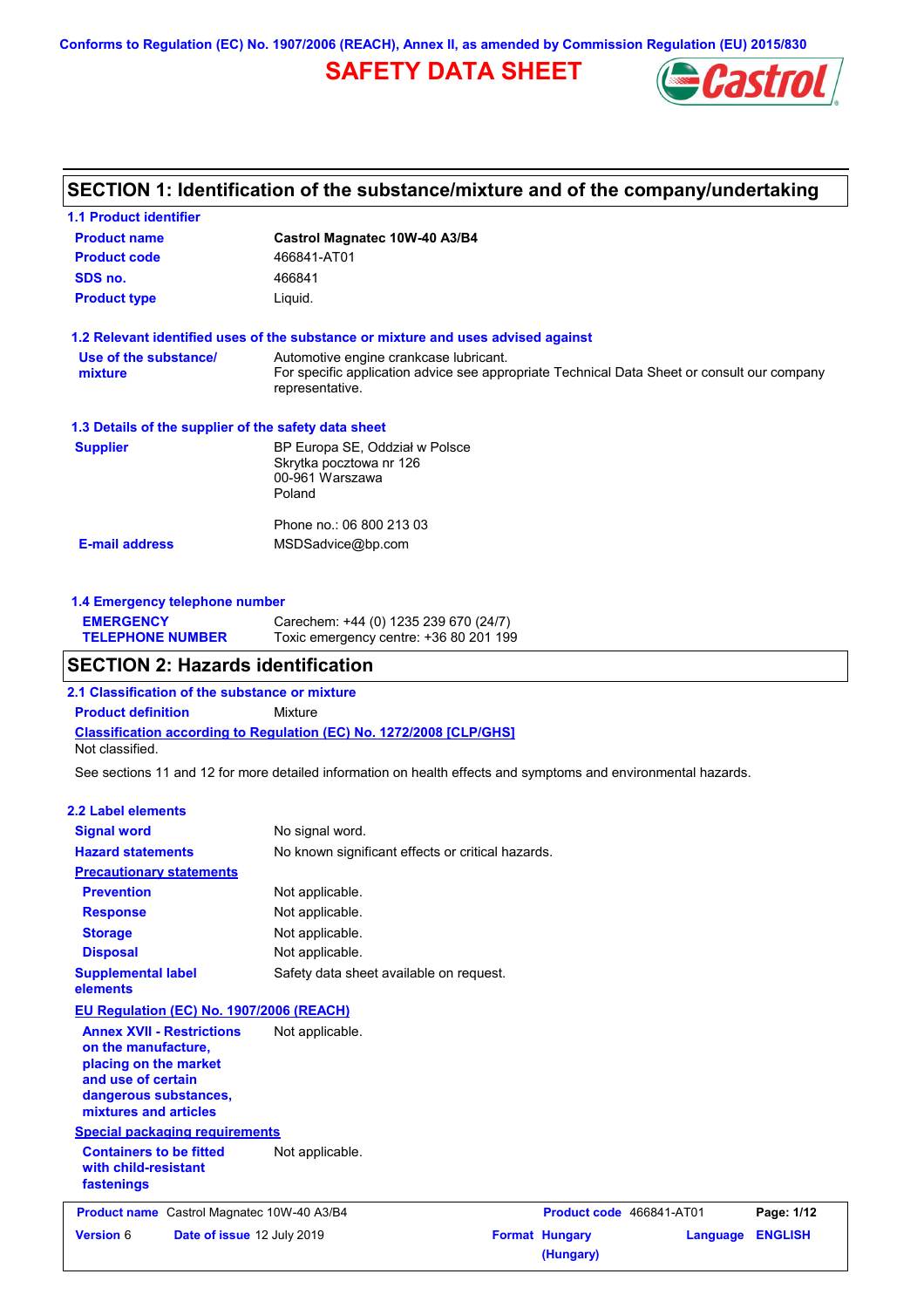# **SECTION 2: Hazards identification**

| <b>Tactile warning of danger</b>                                                                                         | Not applicable.                                                                                                                                                                                                                                 |
|--------------------------------------------------------------------------------------------------------------------------|-------------------------------------------------------------------------------------------------------------------------------------------------------------------------------------------------------------------------------------------------|
| 2.3 Other hazards                                                                                                        |                                                                                                                                                                                                                                                 |
| <b>Results of PBT and vPvB</b><br>assessment                                                                             | Product does not meet the criteria for PBT or vPvB according to Regulation (EC) No. 1907/2006,<br>Annex XIII.                                                                                                                                   |
| <b>Product meets the criteria</b><br>for PBT or vPvB according<br>to Regulation (EC) No.<br><b>1907/2006, Annex XIII</b> | This mixture does not contain any substances that are assessed to be a PBT or a vPvB.                                                                                                                                                           |
| Other hazards which do<br>not result in classification                                                                   | $\triangleright$ efatting to the skin.<br><b>USED ENGINE OILS</b><br>Used engine oil may contain hazardous components which have the potential to cause skin<br>cancer.<br>See Toxicological Information, section 11 of this Safety Data Sheet. |

Experimental data on one or more of the components has been used to determine all or part of the hazard classification of this product.

## **SECTION 3: Composition/information on ingredients**

Mixture

#### **3.2 Mixtures**

## **Product definition**

Highly refined base oil (IP 346 DMSO extract < 3%). Proprietary performance additives.

| <b>Product/ingredient</b><br>name                                                                                                                                      | <b>Identifiers</b>                                                                   | $\%$      | <b>Regulation (EC) No.</b><br>1272/2008 [CLP]                      | <b>Type</b> |
|------------------------------------------------------------------------------------------------------------------------------------------------------------------------|--------------------------------------------------------------------------------------|-----------|--------------------------------------------------------------------|-------------|
| Distillates (petroleum), hydrotreated<br>heavy paraffinic                                                                                                              | REACH #: 01-2119484627-25<br>EC: 265-157-1<br>CAS: 64742-54-7<br>Index: 649-467-00-8 | 275 - ≤90 | Not classified.                                                    | $[2]$       |
| Distillates (petroleum), solvent-<br>dewaxed heavy paraffinic                                                                                                          | REACH #: 01-2119471299-27<br>EC: 265-169-7<br>CAS: 64742-65-0<br>Index: 649-474-00-6 | ≤10       | Not classified.                                                    | $[2]$       |
| Phosphorodithioic acid, mixed O.O-bis<br>(1,3-dimethylbutyl and iso-Pr) esters,<br>zinc salts<br>One Onether 40 families full tout of the History and a dealered above | REACH #: 01-2119493626-26<br>$EC: 283-392-8$<br>CAS: 84605-29-8                      | -≤3       | Skin Irrit. 2, H315<br>Eye Dam. 1, H318<br>Aquatic Chronic 2, H411 | $[1]$       |

**See Section 16 for the full text of the H statements declared above.**

#### **Type**

[1] Substance classified with a health or environmental hazard

[2] Substance with a workplace exposure limit

[3] Substance meets the criteria for PBT according to Regulation (EC) No. 1907/2006, Annex XIII

[4] Substance meets the criteria for vPvB according to Regulation (EC) No. 1907/2006, Annex XIII

[5] Substance of equivalent concern

[6] Additional disclosure due to company policy

Occupational exposure limits, if available, are listed in Section 8.

## **SECTION 4: First aid measures**

## **4.1 Description of first aid measures**

| Eye contact                       | In case of contact, immediately flush eyes with plenty of water for at least 15 minutes. Eyelids<br>should be held away from the eyeball to ensure thorough rinsing. Check for and remove any<br>contact lenses. Get medical attention.           |
|-----------------------------------|---------------------------------------------------------------------------------------------------------------------------------------------------------------------------------------------------------------------------------------------------|
| <b>Skin contact</b>               | Wash skin thoroughly with soap and water or use recognised skin cleanser. Remove<br>contaminated clothing and shoes. Wash clothing before reuse. Clean shoes thoroughly before<br>reuse. Get medical attention if irritation develops.            |
| <b>Inhalation</b>                 | Finhaled, remove to fresh air. In case of inhalation of decomposition products in a fire,<br>symptoms may be delayed. The exposed person may need to be kept under medical<br>surveillance for 48 hours. Get medical attention if symptoms occur. |
| <b>Ingestion</b>                  | Do not induce vomiting unless directed to do so by medical personnel. Get medical attention if<br>symptoms occur.                                                                                                                                 |
| <b>Protection of first-aiders</b> | No action shall be taken involving any personal risk or without suitable training. It may be<br>dangerous to the person providing aid to give mouth-to-mouth resuscitation.                                                                       |

| <b>Product name</b> Castrol Magnatec 10W-40 A3/B4 |                                   | <b>Product code</b> 466841-AT01 |                       | Page: 2/12              |  |
|---------------------------------------------------|-----------------------------------|---------------------------------|-----------------------|-------------------------|--|
| <b>Version</b> 6                                  | <b>Date of issue 12 July 2019</b> |                                 | <b>Format Hungary</b> | <b>Language ENGLISH</b> |  |
|                                                   |                                   |                                 | (Hungary)             |                         |  |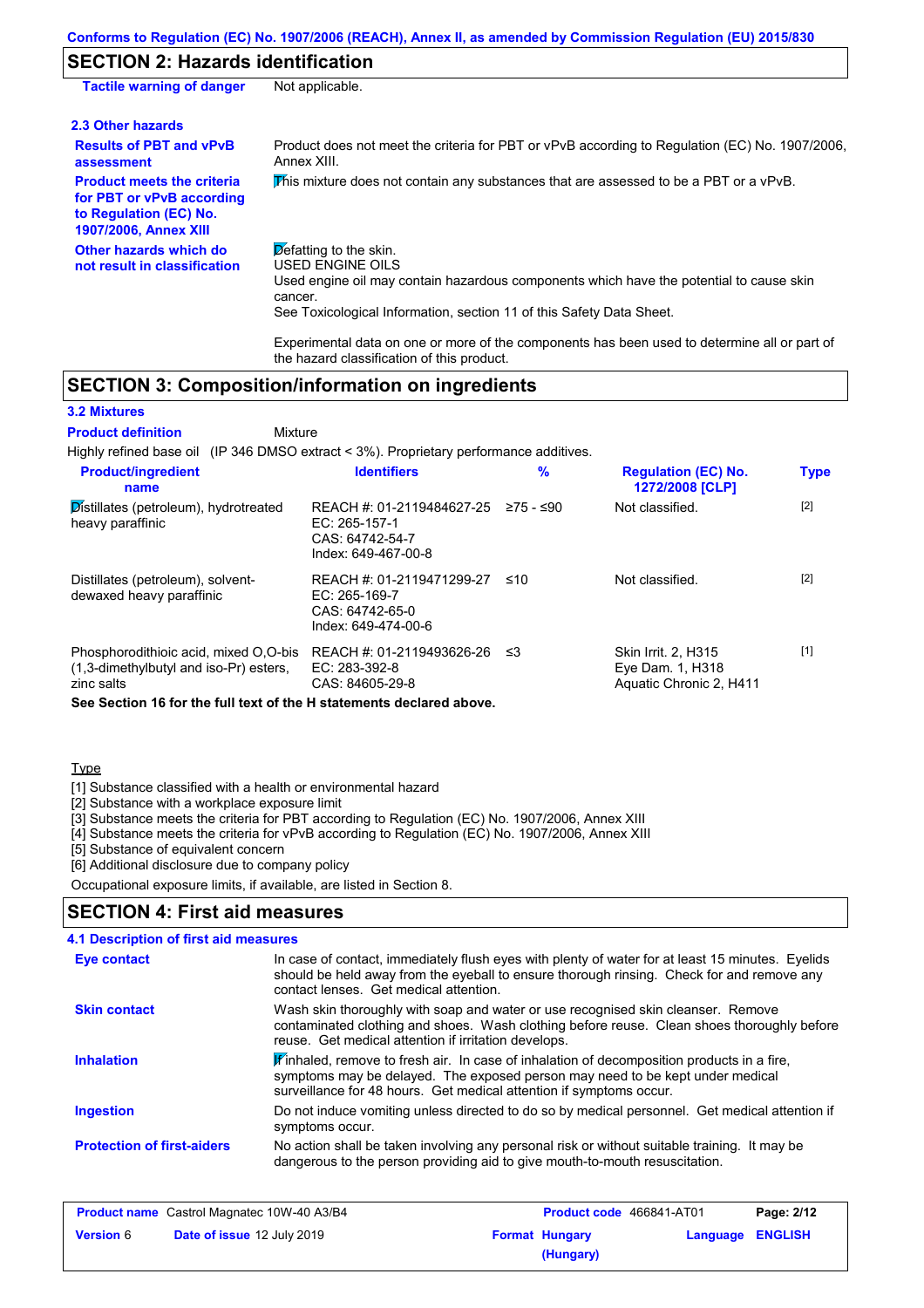# **SECTION 4: First aid measures**

### **4.2 Most important symptoms and effects, both acute and delayed**

See Section 11 for more detailed information on health effects and symptoms.

| <b>Potential acute health effects</b> |  |  |
|---------------------------------------|--|--|
|                                       |  |  |

| <b>Inhalation</b>   | Exposure to decomposition products may cause a health hazard. Serious effects may be<br>delayed following exposure. |
|---------------------|---------------------------------------------------------------------------------------------------------------------|
| <b>Ingestion</b>    | No known significant effects or critical hazards.                                                                   |
| <b>Skin contact</b> | Defatting to the skin. May cause skin dryness and irritation.                                                       |
| Eye contact         | Not classified as an eye irritant. Based on data available for this or related materials.                           |
|                     | Delayed and immediate effects as well as chronic effects from short and long-term exposure                          |
| <b>Inhalation</b>   | Overexposure to the inhalation of airborne droplets or aerosols may cause irritation of the<br>respiratory tract.   |
| <b>Ingestion</b>    | Ingestion of large quantities may cause nausea and diarrhoea.                                                       |
| <b>Skin contact</b> | Prolonged or repeated contact can defat the skin and lead to irritation and/or dermatitis.                          |
| <b>Eye contact</b>  | Potential risk of transient stinging or redness if accidental eye contact occurs.                                   |
|                     | 4.3 Indication of any immediate medical attention and special treatment needed                                      |

**Notes to physician Treatment should in general be symptomatic and directed to relieving any effects.** 

In case of inhalation of decomposition products in a fire, symptoms may be delayed. The exposed person may need to be kept under medical surveillance for 48 hours.

# **SECTION 5: Firefighting measures**

| 5.1 Extinguishing media                                   |                                                                                                                                                                                                                                                                                                                                                                   |
|-----------------------------------------------------------|-------------------------------------------------------------------------------------------------------------------------------------------------------------------------------------------------------------------------------------------------------------------------------------------------------------------------------------------------------------------|
| <b>Suitable extinguishing</b><br>media                    | In case of fire, use foam, dry chemical or carbon dioxide extinguisher or spray.                                                                                                                                                                                                                                                                                  |
| <b>Unsuitable extinguishing</b><br>media                  | Do not use water jet. The use of a water jet may cause the fire to spread by splashing the<br>burning product.                                                                                                                                                                                                                                                    |
| 5.2 Special hazards arising from the substance or mixture |                                                                                                                                                                                                                                                                                                                                                                   |
| <b>Hazards from the</b><br>substance or mixture           | In a fire or if heated, a pressure increase will occur and the container may burst.                                                                                                                                                                                                                                                                               |
| <b>Hazardous combustion</b><br>products                   | Combustion products may include the following:<br>carbon oxides (CO, CO <sub>2</sub> ) (carbon monoxide, carbon dioxide)<br>nitrogen oxides (NO, $N_O$ , etc.)                                                                                                                                                                                                    |
| 5.3 Advice for firefighters                               |                                                                                                                                                                                                                                                                                                                                                                   |
| <b>Special precautions for</b><br>fire-fighters           | No action shall be taken involving any personal risk or without suitable training. Promptly<br>isolate the scene by removing all persons from the vicinity of the incident if there is a fire.                                                                                                                                                                    |
| <b>Special protective</b><br>equipment for fire-fighters  | Fire-fighters should wear appropriate protective equipment and self-contained breathing<br>apparatus (SCBA) with a full face-piece operated in positive pressure mode. Clothing for fire-<br>fighters (including helmets, protective boots and gloves) conforming to European standard EN<br>469 will provide a basic level of protection for chemical incidents. |

# **SECTION 6: Accidental release measures**

|                                                          | 6.1 Personal precautions, protective equipment and emergency procedures                                                                                                                                                                                                                                                                                                              |
|----------------------------------------------------------|--------------------------------------------------------------------------------------------------------------------------------------------------------------------------------------------------------------------------------------------------------------------------------------------------------------------------------------------------------------------------------------|
| For non-emergency<br>personnel                           | No action shall be taken involving any personal risk or without suitable training. Evacuate<br>surrounding areas. Keep unnecessary and unprotected personnel from entering. Do not touch<br>or walk through spilt material. Floors may be slippery; use care to avoid falling. Put on<br>appropriate personal protective equipment.                                                  |
| For emergency responders                                 | Entry into a confined space or poorly ventilated area contaminated with vapour, mist or fume is<br>extremely hazardous without the correct respiratory protective equipment and a safe system of<br>work. Wear self-contained breathing apparatus. Wear a suitable chemical protective suit.<br>Chemical resistant boots. See also the information in "For non-emergency personnel". |
| <b>6.2 Environmental</b><br>precautions                  | Avoid dispersal of spilt material and runoff and contact with soil, waterways, drains and sewers.<br>Inform the relevant authorities if the product has caused environmental pollution (sewers,<br>waterways, soil or air).                                                                                                                                                          |
| 6.3 Methods and material for containment and cleaning up |                                                                                                                                                                                                                                                                                                                                                                                      |
| <b>Small spill</b>                                       | Stop leak if without risk. Move containers from spill area. Absorb with an inert material and<br>place in an appropriate waste disposal container. Dispose of via a licensed waste disposal<br>contractor.                                                                                                                                                                           |

| <b>Product name</b> Castrol Magnatec 10W-40 A3/B4 |                                   | Product code 466841-AT01 |                       | Page: 3/12              |  |
|---------------------------------------------------|-----------------------------------|--------------------------|-----------------------|-------------------------|--|
| <b>Version 6</b>                                  | <b>Date of issue 12 July 2019</b> |                          | <b>Format Hungary</b> | <b>Language ENGLISH</b> |  |
|                                                   |                                   |                          | (Hungary)             |                         |  |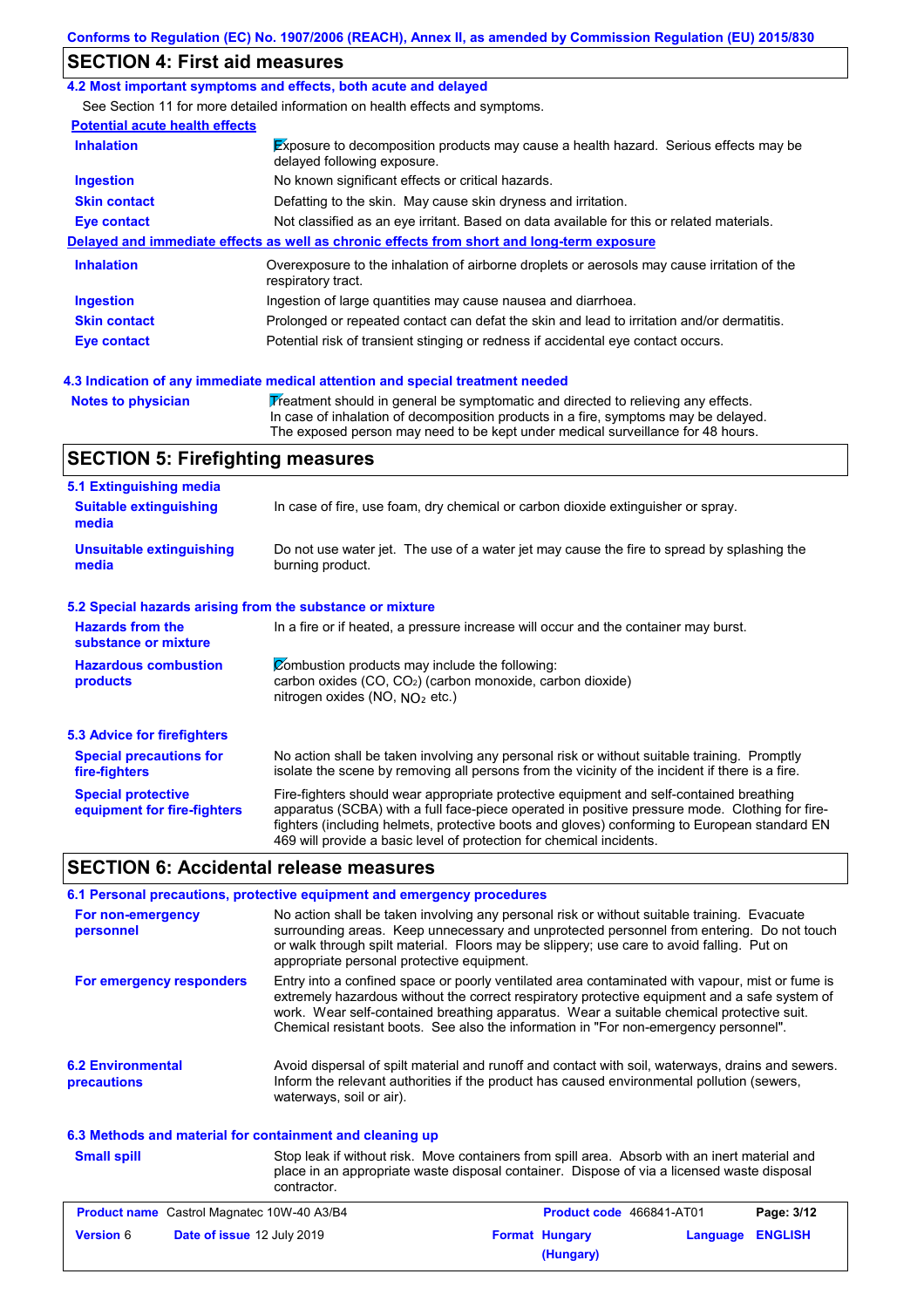# **SECTION 6: Accidental release measures**

| Large spill                               | Stop leak if without risk. Move containers from spill area. Prevent entry into sewers, water<br>courses, basements or confined areas. Contain and collect spillage with non-combustible,<br>absorbent material e.g. sand, earth, vermiculite or diatomaceous earth and place in container<br>for disposal according to local regulations. Dispose of via a licensed waste disposal contractor. |
|-------------------------------------------|------------------------------------------------------------------------------------------------------------------------------------------------------------------------------------------------------------------------------------------------------------------------------------------------------------------------------------------------------------------------------------------------|
| 6.4 Reference to other<br><b>sections</b> | See Section 1 for emergency contact information.<br>See Section 5 for firefighting measures.<br>See Section 8 for information on appropriate personal protective equipment.<br>See Section 12 for environmental precautions.<br>See Section 13 for additional waste treatment information.                                                                                                     |

# **SECTION 7: Handling and storage**

| 7.1 Precautions for safe handling                                             |                                                                                                                                                                                                                                                                                                                                                                                                                                                                                          |
|-------------------------------------------------------------------------------|------------------------------------------------------------------------------------------------------------------------------------------------------------------------------------------------------------------------------------------------------------------------------------------------------------------------------------------------------------------------------------------------------------------------------------------------------------------------------------------|
| <b>Protective measures</b>                                                    | Put on appropriate personal protective equipment.                                                                                                                                                                                                                                                                                                                                                                                                                                        |
| <b>Advice on general</b><br>occupational hygiene                              | Eating, drinking and smoking should be prohibited in areas where this material is handled.<br>stored and processed. Wash thoroughly after handling. Remove contaminated clothing and<br>protective equipment before entering eating areas. See also Section 8 for additional<br>information on hygiene measures.                                                                                                                                                                         |
| <b>7.2 Conditions for safe</b><br>storage, including any<br>incompatibilities | Store in accordance with local requlations. Store in a dry, cool and well-ventilated area, away<br>from incompatible materials (see Section 10). Keep away from heat and direct sunlight. Keep<br>container tightly closed and sealed until ready for use. Containers that have been opened must<br>be carefully resealed and kept upright to prevent leakage. Store and use only in equipment/<br>containers designed for use with this product. Do not store in unlabelled containers. |
| <b>Not suitable</b>                                                           | Prolonged exposure to elevated temperature.                                                                                                                                                                                                                                                                                                                                                                                                                                              |
| 7.3 Specific end use(s)                                                       |                                                                                                                                                                                                                                                                                                                                                                                                                                                                                          |
| <b>Recommendations</b>                                                        | See section 1.2 and Exposure scenarios in annex, if applicable.                                                                                                                                                                                                                                                                                                                                                                                                                          |

# **SECTION 8: Exposure controls/personal protection**

## **8.1 Control parameters**

**Occupational exposure limits**

| <b>Product/ingredient name</b><br>Distillates (petroleum), hydrotreated heavy paraffinic<br>Distillates (petroleum), solvent-dewaxed heavy<br>paraffinic |  | <b>Exposure limit values</b>                                                                                                                                                                                                                                                                                                                                                                                                                                                                                                                                                                                                                                                                                                                                                                                                                                                                                                                                                                                               |  |  |
|----------------------------------------------------------------------------------------------------------------------------------------------------------|--|----------------------------------------------------------------------------------------------------------------------------------------------------------------------------------------------------------------------------------------------------------------------------------------------------------------------------------------------------------------------------------------------------------------------------------------------------------------------------------------------------------------------------------------------------------------------------------------------------------------------------------------------------------------------------------------------------------------------------------------------------------------------------------------------------------------------------------------------------------------------------------------------------------------------------------------------------------------------------------------------------------------------------|--|--|
|                                                                                                                                                          |  | 25/2000. (IX.30) Ministry of Health and Ministry of Social and Family<br>Affairs Joint Decree (Hungary).<br>CEIL: 5 mg/m <sup>3</sup> Issued/Revised: 1/2002 Form: Mist                                                                                                                                                                                                                                                                                                                                                                                                                                                                                                                                                                                                                                                                                                                                                                                                                                                    |  |  |
|                                                                                                                                                          |  | 25/2000. (IX.30) Ministry of Health and Ministry of Social and Family<br>Affairs Joint Decree (Hungary).<br>CEIL: 5 mg/m <sup>3</sup> Issued/Revised: 1/2002 Form: Mist                                                                                                                                                                                                                                                                                                                                                                                                                                                                                                                                                                                                                                                                                                                                                                                                                                                    |  |  |
| quidance only.                                                                                                                                           |  | Whilst specific OELs for certain components may be shown in this section, other components may be present in any mist,<br>vapour or dust produced. Therefore, the specific OELs may not be applicable to the product as a whole and are provided for                                                                                                                                                                                                                                                                                                                                                                                                                                                                                                                                                                                                                                                                                                                                                                       |  |  |
| <b>Recommended monitoring</b><br>procedures                                                                                                              |  | If this product contains ingredients with exposure limits, personal, workplace atmosphere or<br>biological monitoring may be required to determine the effectiveness of the ventilation or other<br>control measures and/or the necessity to use respiratory protective equipment. Reference<br>should be made to monitoring standards, such as the following: European Standard EN 689<br>(Workplace atmospheres - Guidance for the assessment of exposure by inhalation to chemical<br>agents for comparison with limit values and measurement strategy) European Standard EN<br>14042 (Workplace atmospheres - Guide for the application and use of procedures for the<br>assessment of exposure to chemical and biological agents) European Standard EN 482<br>(Workplace atmospheres - General requirements for the performance of procedures for the<br>measurement of chemical agents) Reference to national guidance documents for methods for<br>the determination of hazardous substances will also be required. |  |  |
| <b>Derived No Effect Level</b><br>No DNEL S/DMEL S available.                                                                                            |  |                                                                                                                                                                                                                                                                                                                                                                                                                                                                                                                                                                                                                                                                                                                                                                                                                                                                                                                                                                                                                            |  |  |
| <b>Predicted No Effect Concentration</b>                                                                                                                 |  |                                                                                                                                                                                                                                                                                                                                                                                                                                                                                                                                                                                                                                                                                                                                                                                                                                                                                                                                                                                                                            |  |  |

No PNECs available

### **8.2 Exposure controls**

| <b>Product name</b> Castrol Magnatec 10W-40 A3/B4 |                                   | <b>Product code</b> 466841-AT01 |                       | Page: 4/12              |  |
|---------------------------------------------------|-----------------------------------|---------------------------------|-----------------------|-------------------------|--|
| <b>Version</b> 6                                  | <b>Date of issue 12 July 2019</b> |                                 | <b>Format Hungary</b> | <b>Language ENGLISH</b> |  |
|                                                   |                                   |                                 | (Hungary)             |                         |  |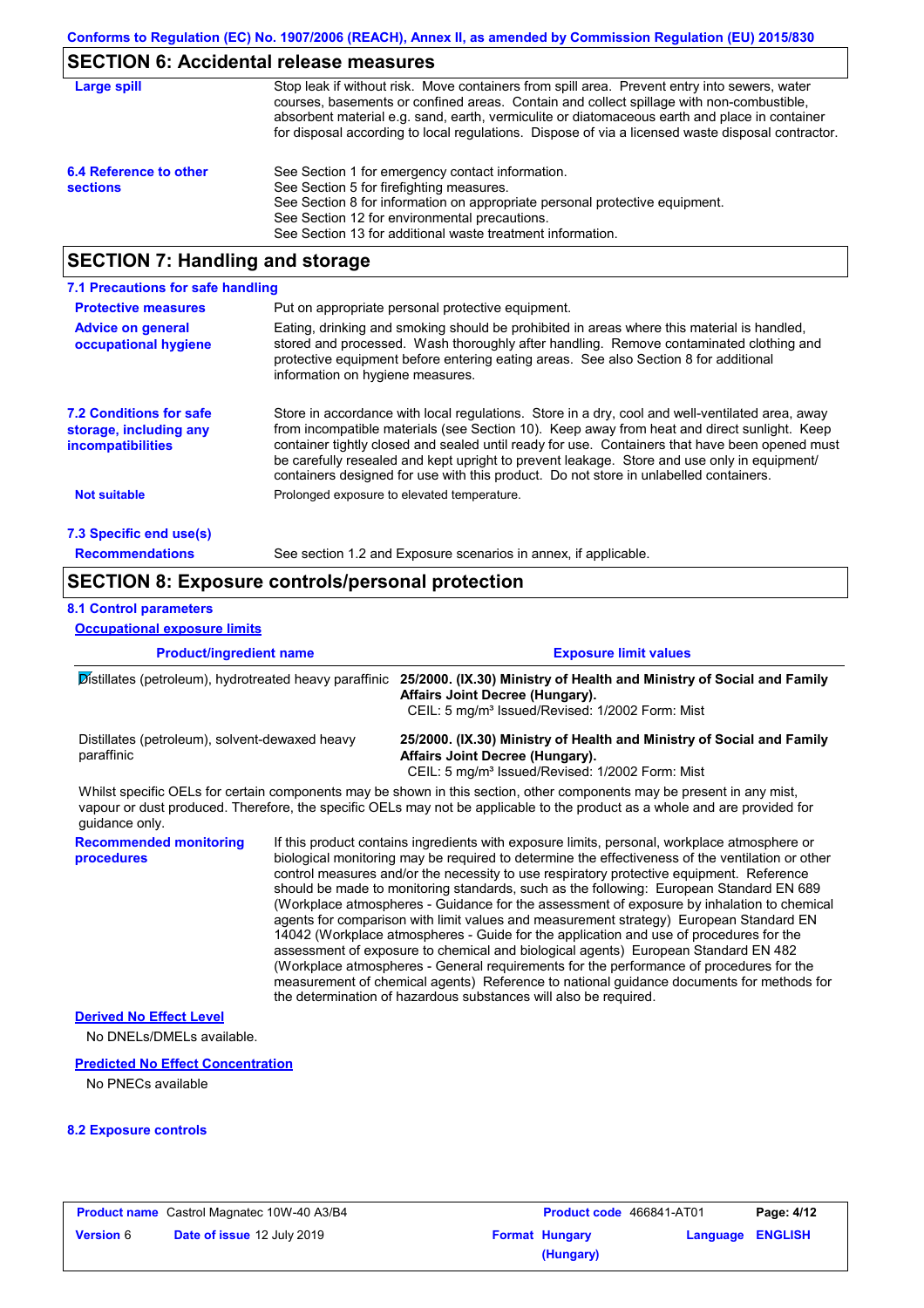# **SECTION 8: Exposure controls/personal protection**

| <b>Appropriate engineering</b><br><b>controls</b> | Provide exhaust ventilation or other engineering controls to keep the relevant airborne<br>concentrations below their respective occupational exposure limits.<br>All activities involving chemicals should be assessed for their risks to health, to ensure<br>exposures are adequately controlled. Personal protective equipment should only be considered<br>after other forms of control measures (e.g. engineering controls) have been suitably evaluated.<br>Personal protective equipment should conform to appropriate standards, be suitable for use, be<br>kept in good condition and properly maintained.<br>Your supplier of personal protective equipment should be consulted for advice on selection and<br>appropriate standards. For further information contact your national organisation for standards.<br>The final choice of protective equipment will depend upon a risk assessment. It is important to<br>ensure that all items of personal protective equipment are compatible. |
|---------------------------------------------------|---------------------------------------------------------------------------------------------------------------------------------------------------------------------------------------------------------------------------------------------------------------------------------------------------------------------------------------------------------------------------------------------------------------------------------------------------------------------------------------------------------------------------------------------------------------------------------------------------------------------------------------------------------------------------------------------------------------------------------------------------------------------------------------------------------------------------------------------------------------------------------------------------------------------------------------------------------------------------------------------------------|
| <b>Individual protection measures</b>             |                                                                                                                                                                                                                                                                                                                                                                                                                                                                                                                                                                                                                                                                                                                                                                                                                                                                                                                                                                                                         |
| <b>Hygiene measures</b>                           | Wash hands, forearms and face thoroughly after handling chemical products, before eating,<br>smoking and using the lavatory and at the end of the working period. Ensure that eyewash<br>stations and safety showers are close to the workstation location.                                                                                                                                                                                                                                                                                                                                                                                                                                                                                                                                                                                                                                                                                                                                             |
| <b>Respiratory protection</b>                     | In case of insufficient ventilation, wear suitable respiratory equipment.<br>The correct choice of respiratory protection depends upon the chemicals being handled, the<br>conditions of work and use, and the condition of the respiratory equipment. Safety procedures<br>should be developed for each intended application. Respiratory protection equipment should<br>therefore be chosen in consultation with the supplier/manufacturer and with a full assessment<br>of the working conditions.                                                                                                                                                                                                                                                                                                                                                                                                                                                                                                   |
| <b>Eye/face protection</b>                        | Safety glasses with side shields.                                                                                                                                                                                                                                                                                                                                                                                                                                                                                                                                                                                                                                                                                                                                                                                                                                                                                                                                                                       |
| <b>Skin protection</b>                            |                                                                                                                                                                                                                                                                                                                                                                                                                                                                                                                                                                                                                                                                                                                                                                                                                                                                                                                                                                                                         |
| <b>Hand protection</b>                            | <b>General Information:</b>                                                                                                                                                                                                                                                                                                                                                                                                                                                                                                                                                                                                                                                                                                                                                                                                                                                                                                                                                                             |
|                                                   | Because specific work environments and material handling practices vary, safety procedures<br>should be developed for each intended application. The correct choice of protective gloves<br>depends upon the chemicals being handled, and the conditions of work and use. Most gloves<br>provide protection for only a limited time before they must be discarded and replaced (even the<br>best chemically resistant gloves will break down after repeated chemical exposures).                                                                                                                                                                                                                                                                                                                                                                                                                                                                                                                        |
|                                                   | Gloves should be chosen in consultation with the supplier / manufacturer and taking account of<br>a full assessment of the working conditions.                                                                                                                                                                                                                                                                                                                                                                                                                                                                                                                                                                                                                                                                                                                                                                                                                                                          |
|                                                   | Recommended: Nitrile gloves.<br><b>Breakthrough time:</b>                                                                                                                                                                                                                                                                                                                                                                                                                                                                                                                                                                                                                                                                                                                                                                                                                                                                                                                                               |
|                                                   | Breakthrough time data are generated by glove manufacturers under laboratory test conditions<br>and represent how long a glove can be expected to provide effective permeation resistance. It<br>is important when following breakthrough time recommendations that actual workplace<br>conditions are taken into account. Always consult with your glove supplier for up-to-date<br>technical information on breakthrough times for the recommended glove type.<br>Our recommendations on the selection of gloves are as follows:                                                                                                                                                                                                                                                                                                                                                                                                                                                                      |
|                                                   | Continuous contact:                                                                                                                                                                                                                                                                                                                                                                                                                                                                                                                                                                                                                                                                                                                                                                                                                                                                                                                                                                                     |
|                                                   | Gloves with a minimum breakthrough time of 240 minutes, or >480 minutes if suitable gloves<br>can be obtained.<br>If suitable gloves are not available to offer that level of protection, gloves with shorter<br>breakthrough times may be acceptable as long as appropriate glove maintenance and<br>replacement regimes are determined and adhered to.                                                                                                                                                                                                                                                                                                                                                                                                                                                                                                                                                                                                                                                |
|                                                   | Short-term / splash protection:                                                                                                                                                                                                                                                                                                                                                                                                                                                                                                                                                                                                                                                                                                                                                                                                                                                                                                                                                                         |
|                                                   | Recommended breakthrough times as above.<br>It is recognised that for short-term, transient exposures, gloves with shorter breakthrough times<br>may commonly be used. Therefore, appropriate maintenance and replacement regimes must<br>be determined and rigorously followed.                                                                                                                                                                                                                                                                                                                                                                                                                                                                                                                                                                                                                                                                                                                        |
|                                                   | <b>Glove Thickness:</b>                                                                                                                                                                                                                                                                                                                                                                                                                                                                                                                                                                                                                                                                                                                                                                                                                                                                                                                                                                                 |
|                                                   | For general applications, we recommend gloves with a thickness typically greater than 0.35 mm.                                                                                                                                                                                                                                                                                                                                                                                                                                                                                                                                                                                                                                                                                                                                                                                                                                                                                                          |
|                                                   | It should be emphasised that glove thickness is not necessarily a good predictor of glove<br>resistance to a specific chemical, as the permeation efficiency of the glove will be dependent<br>on the exact composition of the glove material. Therefore, glove selection should also be based<br>on consideration of the task requirements and knowledge of breakthrough times.<br>Glove thickness may also vary depending on the glove manufacturer, the glove type and the<br>glove model. Therefore, the manufacturers' technical data should always be taken into account<br>to ensure selection of the most appropriate glove for the task.                                                                                                                                                                                                                                                                                                                                                       |
| <b>Product name</b> Castrol Magnatec 10W-40 A3/B4 | <b>Product code</b> 466841-AT01<br>Page: 5/12                                                                                                                                                                                                                                                                                                                                                                                                                                                                                                                                                                                                                                                                                                                                                                                                                                                                                                                                                           |

| <b>Product name</b> Castrol Magnatec 10W-40 A3/B4 |                                   | <b>Product code</b> 466841-AT01 |                       | Page: 5/12       |  |
|---------------------------------------------------|-----------------------------------|---------------------------------|-----------------------|------------------|--|
| <b>Version 6</b>                                  | <b>Date of issue 12 July 2019</b> |                                 | <b>Format Hungary</b> | Language ENGLISH |  |
|                                                   |                                   |                                 | (Hungary)             |                  |  |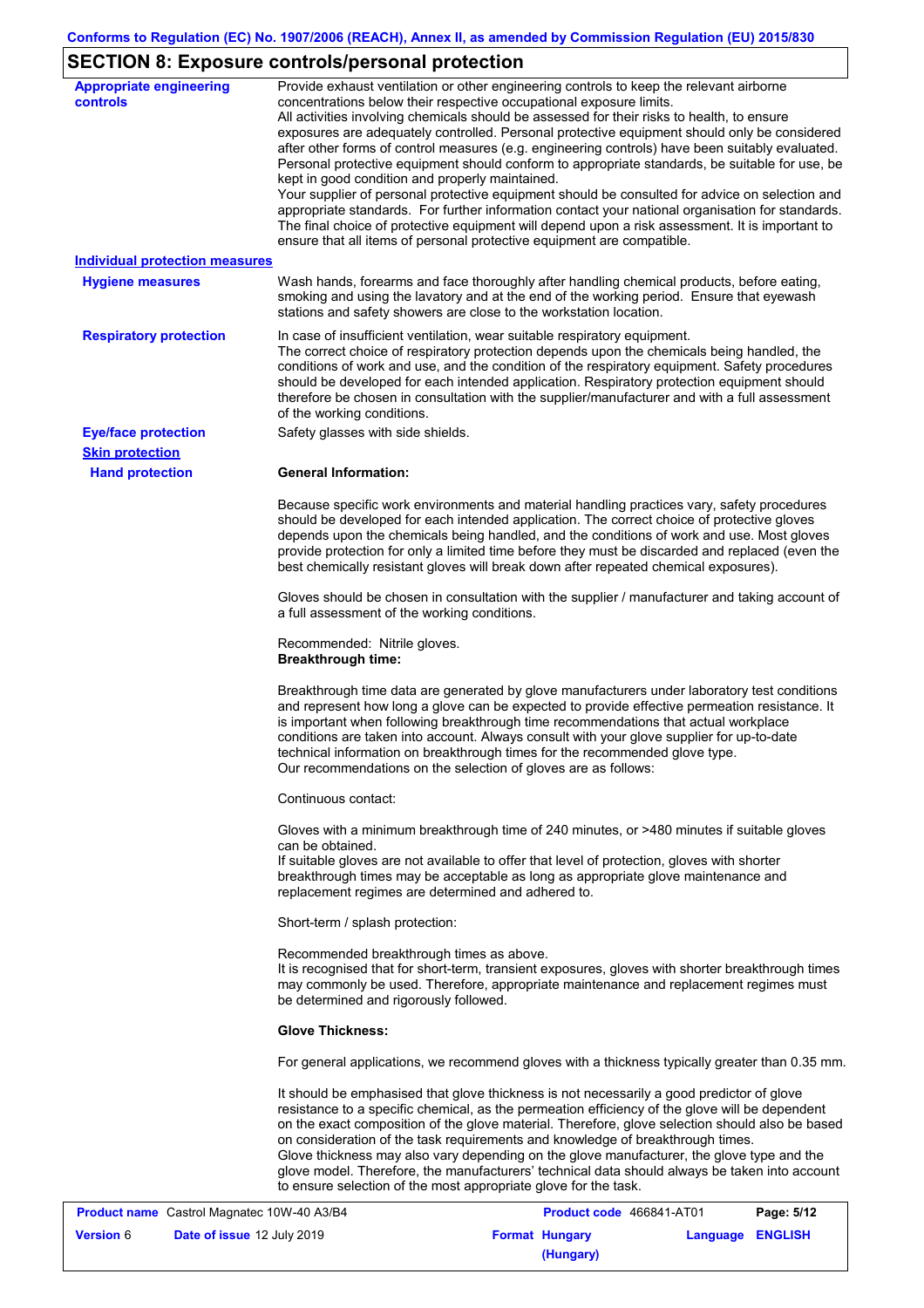# **SECTION 8: Exposure controls/personal protection**

|                                           | Note: Depending on the activity being conducted, gloves of varying thickness may be required<br>for specific tasks. For example:                                                                                                                                                                                                                                                                                                                                                                                                                                                                                                                                                      |
|-------------------------------------------|---------------------------------------------------------------------------------------------------------------------------------------------------------------------------------------------------------------------------------------------------------------------------------------------------------------------------------------------------------------------------------------------------------------------------------------------------------------------------------------------------------------------------------------------------------------------------------------------------------------------------------------------------------------------------------------|
|                                           | • Thinner gloves (down to 0.1 mm or less) may be required where a high degree of manual<br>dexterity is needed. However, these gloves are only likely to give short duration protection and<br>would normally be just for single use applications, then disposed of.                                                                                                                                                                                                                                                                                                                                                                                                                  |
|                                           | • Thicker gloves (up to 3 mm or more) may be required where there is a mechanical (as well<br>as a chemical) risk i.e. where there is abrasion or puncture potential.                                                                                                                                                                                                                                                                                                                                                                                                                                                                                                                 |
| <b>Skin and body</b>                      | Use of protective clothing is good industrial practice.<br>Personal protective equipment for the body should be selected based on the task being<br>performed and the risks involved and should be approved by a specialist before handling this<br>product.<br>Cotton or polyester/cotton overalls will only provide protection against light superficial<br>contamination that will not soak through to the skin. Overalls should be laundered on a regular<br>basis. When the risk of skin exposure is high (e.g. when cleaning up spillages or if there is a<br>risk of splashing) then chemical resistant aprons and/or impervious chemical suits and boots<br>will be required. |
| <b>Refer to standards:</b>                | Respiratory protection: EN 529<br>Gloves: EN 420, EN 374<br>Eye protection: EN 166<br>Filtering half-mask: EN 149<br>Filtering half-mask with valve: EN 405<br>Half-mask: EN 140 plus filter<br>Full-face mask: EN 136 plus filter<br>Particulate filters: EN 143<br>Gas/combined filters: EN 14387                                                                                                                                                                                                                                                                                                                                                                                   |
| <b>Environmental exposure</b><br>controls | Emissions from ventilation or work process equipment should be checked to ensure they<br>comply with the requirements of environmental protection legislation. In some cases, fume<br>scrubbers, filters or engineering modifications to the process equipment will be necessary to<br>reduce emissions to acceptable levels.                                                                                                                                                                                                                                                                                                                                                         |

# **SECTION 9: Physical and chemical properties**

| 9.1 Information on basic physical and chemical properties |                                                                                       |
|-----------------------------------------------------------|---------------------------------------------------------------------------------------|
| <b>Appearance</b>                                         |                                                                                       |
| <b>Physical state</b>                                     | Liquid.                                                                               |
| Colour                                                    | Brown. [Light]                                                                        |
| <b>Odour</b>                                              | Not available.                                                                        |
| <b>Odour threshold</b>                                    | Not available.                                                                        |
| pH                                                        | Not available.                                                                        |
| <b>Melting point/freezing point</b>                       | Not available.                                                                        |
| Initial boiling point and boiling<br>range                | Not available.                                                                        |
| <b>Pour point</b>                                         | -42 $^{\circ}$ C                                                                      |
| <b>Flash point</b>                                        | Closed cup: 205°C (401°F) [Pensky-Martens.]<br>Open cup: 219°C (426.2°F) [Cleveland.] |
| <b>Evaporation rate</b>                                   | Not available.                                                                        |
| <b>Flammability (solid, gas)</b>                          | Not available.                                                                        |
| <b>Upper/lower flammability or</b><br>explosive limits    | Not available.                                                                        |
| <b>Vapour pressure</b>                                    | Not available.                                                                        |
| <b>Vapour density</b>                                     | Not available.                                                                        |
| <b>Relative density</b>                                   | Not available.                                                                        |
| <b>Density</b>                                            | <1000 kg/m <sup>3</sup> (<1 g/cm <sup>3</sup> ) at 20 <sup>°</sup> C                  |
| <b>Solubility(ies)</b>                                    | insoluble in water.                                                                   |
| <b>Partition coefficient: n-octanol/</b><br>water         | Not available.                                                                        |
| <b>Auto-ignition temperature</b>                          | Not available.                                                                        |
| <b>Decomposition temperature</b>                          | Not available.                                                                        |
|                                                           |                                                                                       |

| <b>Product name</b> Castrol Magnatec 10W-40 A3/B4 |                                   | <b>Product code</b> 466841-AT01 |                       | Page: 6/12       |  |
|---------------------------------------------------|-----------------------------------|---------------------------------|-----------------------|------------------|--|
| <b>Version 6</b>                                  | <b>Date of issue 12 July 2019</b> |                                 | <b>Format Hungary</b> | Language ENGLISH |  |
|                                                   |                                   |                                 | (Hungary)             |                  |  |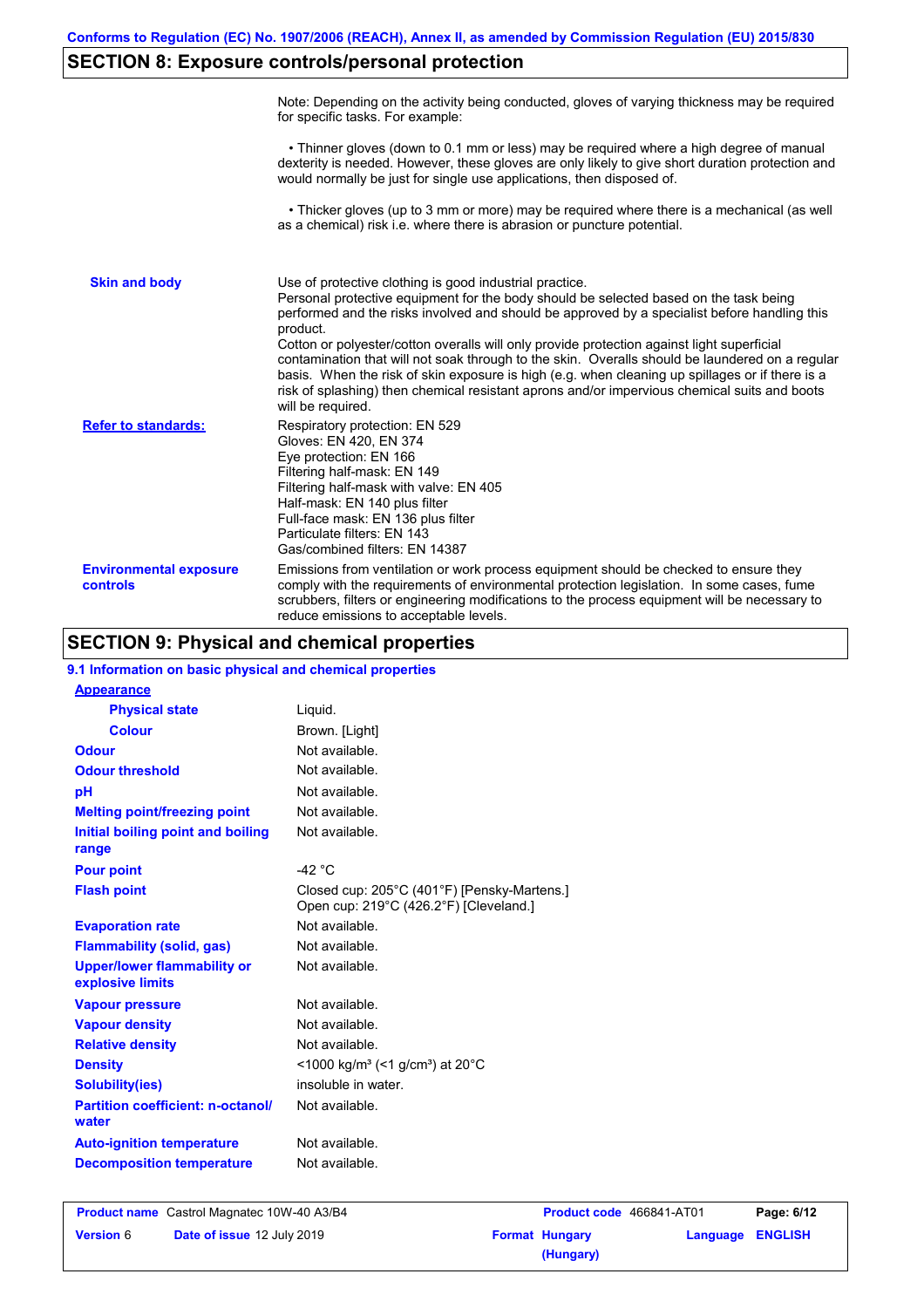# **SECTION 9: Physical and chemical properties**

| <b>Viscosity</b>            | Kinematic: $96.2$ mm <sup>2</sup> /s ( $96.2$ cSt) at $40^{\circ}$ C<br>Kinematic: 13.2 to 16.3 mm <sup>2</sup> /s (13.2 to 16.3 cSt) at 100°C |
|-----------------------------|------------------------------------------------------------------------------------------------------------------------------------------------|
| <b>Explosive properties</b> | Not available.                                                                                                                                 |
| <b>Oxidising properties</b> | Not available.                                                                                                                                 |

## **9.2 Other information**

No additional information.

| <b>SECTION 10: Stability and reactivity</b>       |                                                                                                                                                                         |  |
|---------------------------------------------------|-------------------------------------------------------------------------------------------------------------------------------------------------------------------------|--|
| <b>10.1 Reactivity</b>                            | No specific test data available for this product. Refer to Conditions to avoid and Incompatible<br>materials for additional information.                                |  |
| <b>10.2 Chemical stability</b>                    | The product is stable.                                                                                                                                                  |  |
| <b>10.3 Possibility of</b><br>hazardous reactions | Under normal conditions of storage and use, hazardous reactions will not occur.<br>Under normal conditions of storage and use, hazardous polymerisation will not occur. |  |
| <b>10.4 Conditions to avoid</b>                   | Avoid all possible sources of ignition (spark or flame).                                                                                                                |  |
| 10.5 Incompatible materials                       | Reactive or incompatible with the following materials: oxidising materials.                                                                                             |  |
| <b>10.6 Hazardous</b><br>decomposition products   | Under normal conditions of storage and use, hazardous decomposition products should not be<br>produced.                                                                 |  |

# **SECTION 11: Toxicological information**

| 11.1 Information on toxicological effects          |                                                                                                                                                                                                                                                                                                                                                                                                                 |
|----------------------------------------------------|-----------------------------------------------------------------------------------------------------------------------------------------------------------------------------------------------------------------------------------------------------------------------------------------------------------------------------------------------------------------------------------------------------------------|
| <b>Acute toxicity estimates</b>                    |                                                                                                                                                                                                                                                                                                                                                                                                                 |
| Not available.                                     |                                                                                                                                                                                                                                                                                                                                                                                                                 |
| <b>Information on likely</b><br>routes of exposure | Routes of entry anticipated: Dermal, Inhalation.                                                                                                                                                                                                                                                                                                                                                                |
| <b>Potential acute health effects</b>              |                                                                                                                                                                                                                                                                                                                                                                                                                 |
| <b>Inhalation</b>                                  | Exposure to decomposition products may cause a health hazard. Serious effects may be<br>delayed following exposure.                                                                                                                                                                                                                                                                                             |
| <b>Ingestion</b>                                   | No known significant effects or critical hazards.                                                                                                                                                                                                                                                                                                                                                               |
| <b>Skin contact</b>                                | Defatting to the skin. May cause skin dryness and irritation.                                                                                                                                                                                                                                                                                                                                                   |
| <b>Eye contact</b>                                 | Not classified as an eye irritant. Based on data available for this or related materials.                                                                                                                                                                                                                                                                                                                       |
|                                                    | Symptoms related to the physical, chemical and toxicological characteristics                                                                                                                                                                                                                                                                                                                                    |
| <b>Inhalation</b>                                  | No specific data.                                                                                                                                                                                                                                                                                                                                                                                               |
| <b>Ingestion</b>                                   | No specific data.                                                                                                                                                                                                                                                                                                                                                                                               |
| <b>Skin contact</b>                                | Adverse symptoms may include the following:<br>irritation<br>dryness<br>cracking                                                                                                                                                                                                                                                                                                                                |
| <b>Eye contact</b>                                 | No specific data.                                                                                                                                                                                                                                                                                                                                                                                               |
|                                                    | Delayed and immediate effects as well as chronic effects from short and long-term exposure                                                                                                                                                                                                                                                                                                                      |
| <b>Inhalation</b>                                  | Overexposure to the inhalation of airborne droplets or aerosols may cause irritation of the<br>respiratory tract.                                                                                                                                                                                                                                                                                               |
| <b>Ingestion</b>                                   | Ingestion of large quantities may cause nausea and diarrhoea.                                                                                                                                                                                                                                                                                                                                                   |
| <b>Skin contact</b>                                | Prolonged or repeated contact can defat the skin and lead to irritation and/or dermatitis.                                                                                                                                                                                                                                                                                                                      |
| <b>Eye contact</b>                                 | Potential risk of transient stinging or redness if accidental eye contact occurs.                                                                                                                                                                                                                                                                                                                               |
| <b>Potential chronic health effects</b>            |                                                                                                                                                                                                                                                                                                                                                                                                                 |
| <b>General</b>                                     | <b>USED ENGINE OILS</b><br>Combustion products resulting from the operation of internal combustion engines contaminate<br>engine oils during use. Used engine oil may contain hazardous components which have the<br>potential to cause skin cancer. Frequent or prolonged contact with all types and makes of used<br>engine oil must therefore be avoided and a high standard of personal hygiene maintained. |
| <b>Carcinogenicity</b>                             | No known significant effects or critical hazards.                                                                                                                                                                                                                                                                                                                                                               |
| <b>Mutagenicity</b>                                | No known significant effects or critical hazards.                                                                                                                                                                                                                                                                                                                                                               |
| <b>Developmental effects</b>                       | No known significant effects or critical hazards.                                                                                                                                                                                                                                                                                                                                                               |
| Product name Castrol Magnatec 10W-40 A3/B4         | Product code 466841-AT01<br>Page: 7/12                                                                                                                                                                                                                                                                                                                                                                          |
| <b>Version 6</b><br>Date of issue 12 July 2019     | <b>Format Hungary</b><br><b>ENGLISH</b><br>Language<br>(Hungary)                                                                                                                                                                                                                                                                                                                                                |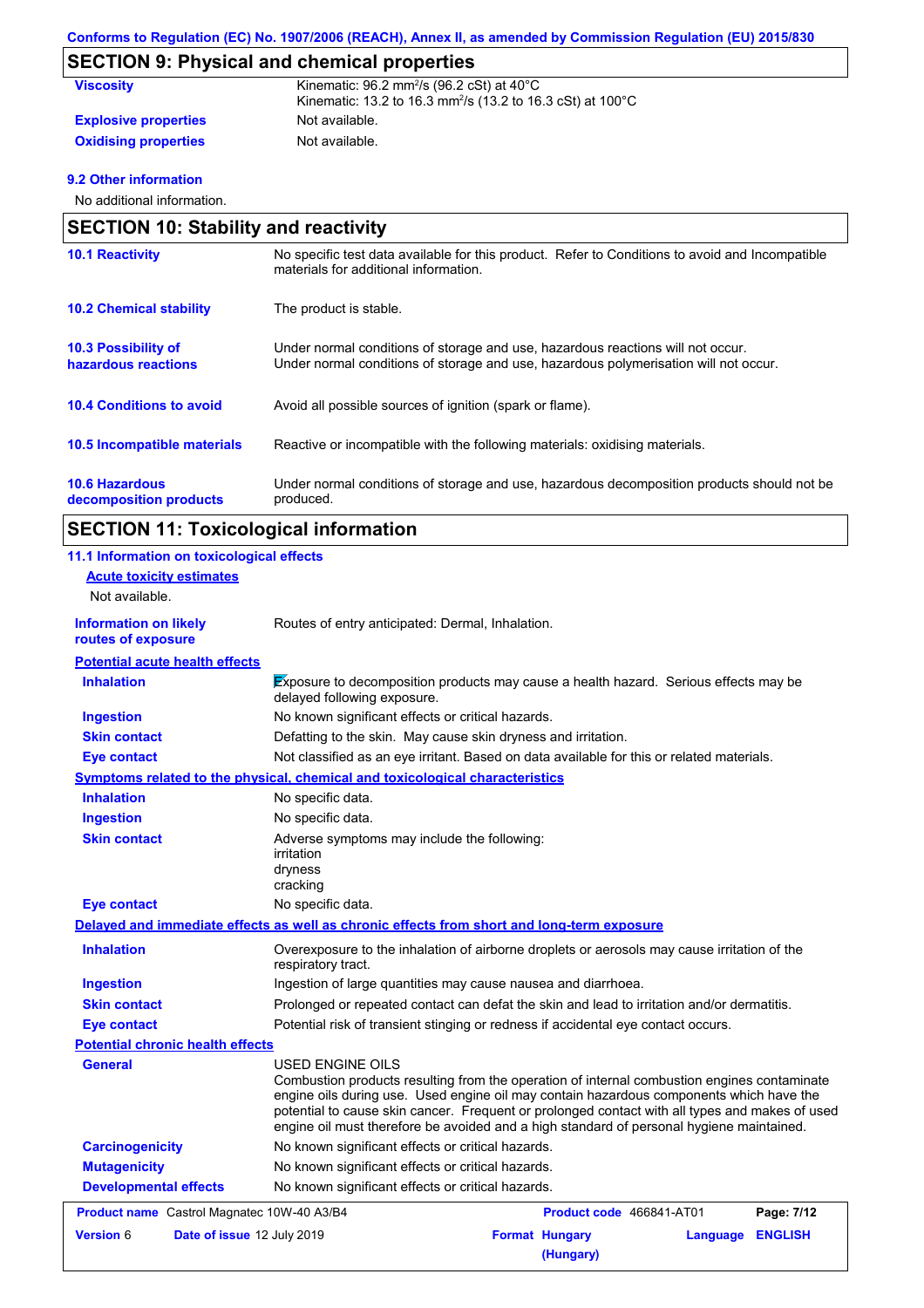## **SECTION 11: Toxicological information**

**Fertility effects** No known significant effects or critical hazards.

## **SECTION 12: Ecological information**

#### **12.1 Toxicity**

#### **Environmental hazards** Not classified as dangerous

Product not classified for environmental effects. Based on data available for this or related materials.

#### **12.2 Persistence and degradability**

Expected to be biodegradable.

#### **12.3 Bioaccumulative potential**

This product is not expected to bioaccumulate through food chains in the environment.

| <b>12.4 Mobility in soil</b>                                  |                                                                      |
|---------------------------------------------------------------|----------------------------------------------------------------------|
| <b>Soil/water partition</b><br>coefficient (K <sub>oc</sub> ) | Not available.                                                       |
| <b>Mobility</b>                                               | Spillages may penetrate the soil causing ground water contamination. |

#### **12.5 Results of PBT and vPvB assessment**

Product does not meet the criteria for PBT or vPvB according to Regulation (EC) No. 1907/2006, Annex XIII.

#### **12.6 Other adverse effects**

**Other ecological information**

Spills may form a film on water surfaces causing physical damage to organisms. Oxygen transfer could also be impaired.

## **SECTION 13: Disposal considerations**

### **13.1 Waste treatment methods**

#### **Product**

Where possible, arrange for product to be recycled. Dispose of via an authorised person/ licensed waste disposal contractor in accordance with local regulations.

# **Hazardous waste** Yes.

**Methods of disposal**

| European waste catalogue (EWC) |                                                                  |  |
|--------------------------------|------------------------------------------------------------------|--|
| <b>Waste code</b>              | <b>Waste designation</b>                                         |  |
| 13 02 05*                      | Imineral-based non-chlorinated engine, gear and lubricating oils |  |

However, deviation from the intended use and/or the presence of any potential contaminants may require an alternative waste disposal code to be assigned by the end user.

#### **Packaging Methods of disposal Special precautions** Where possible, arrange for product to be recycled. Dispose of via an authorised person/ licensed waste disposal contractor in accordance with local regulations. This material and its container must be disposed of in a safe way. Care should be taken when handling emptied containers that have not been cleaned or rinsed out. Empty containers or liners may retain some product residues. Empty containers represent a fire hazard as they may contain flammable product residues and vapour. Never weld, solder or braze empty containers. Avoid dispersal of spilt material and runoff and contact with soil, waterways, drains and sewers. **References** Commission 2014/955/EU Directive 2008/98/EC

## **SECTION 14: Transport information**

|                                           | <b>ADR/RID</b>                                    | <b>ADN</b>     | <b>IMDG</b>                        | <b>IATA</b>                |
|-------------------------------------------|---------------------------------------------------|----------------|------------------------------------|----------------------------|
| 14.1 UN number                            | Not regulated.                                    | Not regulated. | Not regulated.                     | Not regulated.             |
| 14.2 UN proper<br>shipping name           |                                                   |                |                                    |                            |
| <b>14.3 Transport</b><br>hazard class(es) |                                                   |                |                                    |                            |
|                                           | <b>Product name</b> Castrol Magnatec 10W-40 A3/B4 |                | Product code 466841-AT01           | Page: 8/12                 |
| <b>Version 6</b>                          | Date of issue 12 July 2019                        |                | <b>Format Hungary</b><br>(Hungary) | <b>ENGLISH</b><br>Language |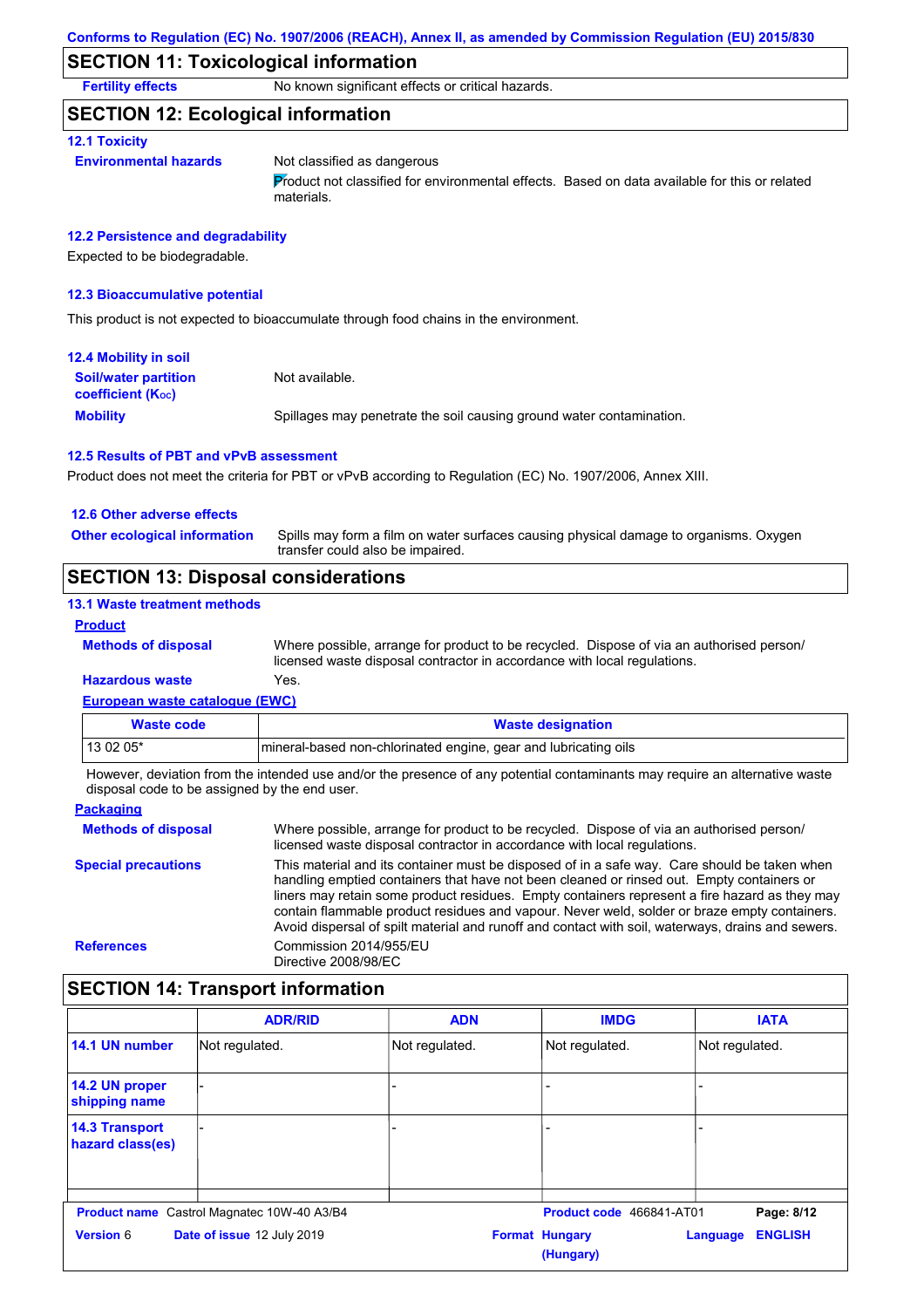### **Conforms to Regulation (EC) No. 1907/2006 (REACH), Annex II, as amended by Commission Regulation (EU) 2015/830**

# **SECTION 14: Transport information**

| <b>PLATION IT HANDROIGNIONISTIC</b>     |     |     |       |     |
|-----------------------------------------|-----|-----|-------|-----|
| 14.4 Packing<br>group                   |     |     |       |     |
| 14.5<br><b>Environmental</b><br>hazards | No. | No. | l No. | No. |
| <b>Additional</b><br>information        |     |     |       |     |

**14.6 Special precautions for user** Not available.

**14.7 Transport in bulk according to Annex II of Marpol and the IBC Code** Not available.

## **SECTION 15: Regulatory information**

**15.1 Safety, health and environmental regulations/legislation specific for the substance or mixture**

## **EU Regulation (EC) No. 1907/2006 (REACH)**

### **Annex XIV - List of substances subject to authorisation**

### **Annex XIV**

None of the components are listed.

**Substances of very high concern**

None of the components are listed.

# **Other regulations**

| <b>REACH Status</b>                                      | The company, as identified in Section 1, sells this product in the EU in compliance with the<br>current requirements of REACH. |
|----------------------------------------------------------|--------------------------------------------------------------------------------------------------------------------------------|
| <b>United States inventory</b><br>(TSCA 8b)              | All components are active or exempted.                                                                                         |
| Australia inventory (AICS)                               | All components are listed or exempted.                                                                                         |
| <b>Canada inventory</b>                                  | All components are listed or exempted.                                                                                         |
| <b>China inventory (IECSC)</b>                           | All components are listed or exempted.                                                                                         |
| <b>Japan inventory (ENCS)</b>                            | All components are listed or exempted.                                                                                         |
| <b>Korea inventory (KECI)</b>                            | All components are listed or exempted.                                                                                         |
| <b>Philippines inventory</b><br>(PICCS)                  | All components are listed or exempted.                                                                                         |
| Taiwan Chemical<br><b>Substances Inventory</b><br>(TCSI) | All components are listed or exempted.                                                                                         |
| Ozone depleting substances (1005/2009/EU)                |                                                                                                                                |
| Not listed.                                              |                                                                                                                                |
| Prior Informed Consent (PIC) (649/2012/EU)               |                                                                                                                                |

Not listed.

### **Seveso Directive**

This product is not controlled under the Seveso Directive.

| <b>References</b>                         | Act No. XXV of 2000 on chemical safety                                                                                                                                                                   |
|-------------------------------------------|----------------------------------------------------------------------------------------------------------------------------------------------------------------------------------------------------------|
|                                           | Decree No. 25/2000 (IX.30.) EüM of the Ministry of Health on chemical safety at work plus<br>amendments                                                                                                  |
|                                           | Decree No. 44/2000 (XII.27.) EüM of the Ministry of Health on detailed arrangements for certain<br>procedures, activities relating to dangerous substances and dangerous preparations plus<br>amendments |
|                                           | 38/2009 (VII.7) The International Carriage of Dangerous Goods by the European Agreement<br>(ADR) "A" and "B" on the application of national annex plus amendments                                        |
| <b>15.2 Chemical safety</b><br>assessment | A Chemical Safety Assessment has been carried out for one or more of the substances within<br>this mixture. A Chemical Safety Assessment has not been carried out for the mixture itself.                |

| <b>Product name</b> Castrol Magnatec 10W-40 A3/B4 |                                   | <b>Product code</b> 466841-AT01 |                       | Page: 9/12              |  |
|---------------------------------------------------|-----------------------------------|---------------------------------|-----------------------|-------------------------|--|
| <b>Version 6</b>                                  | <b>Date of issue 12 July 2019</b> |                                 | <b>Format Hungary</b> | <b>Language ENGLISH</b> |  |
|                                                   |                                   |                                 | (Hungary)             |                         |  |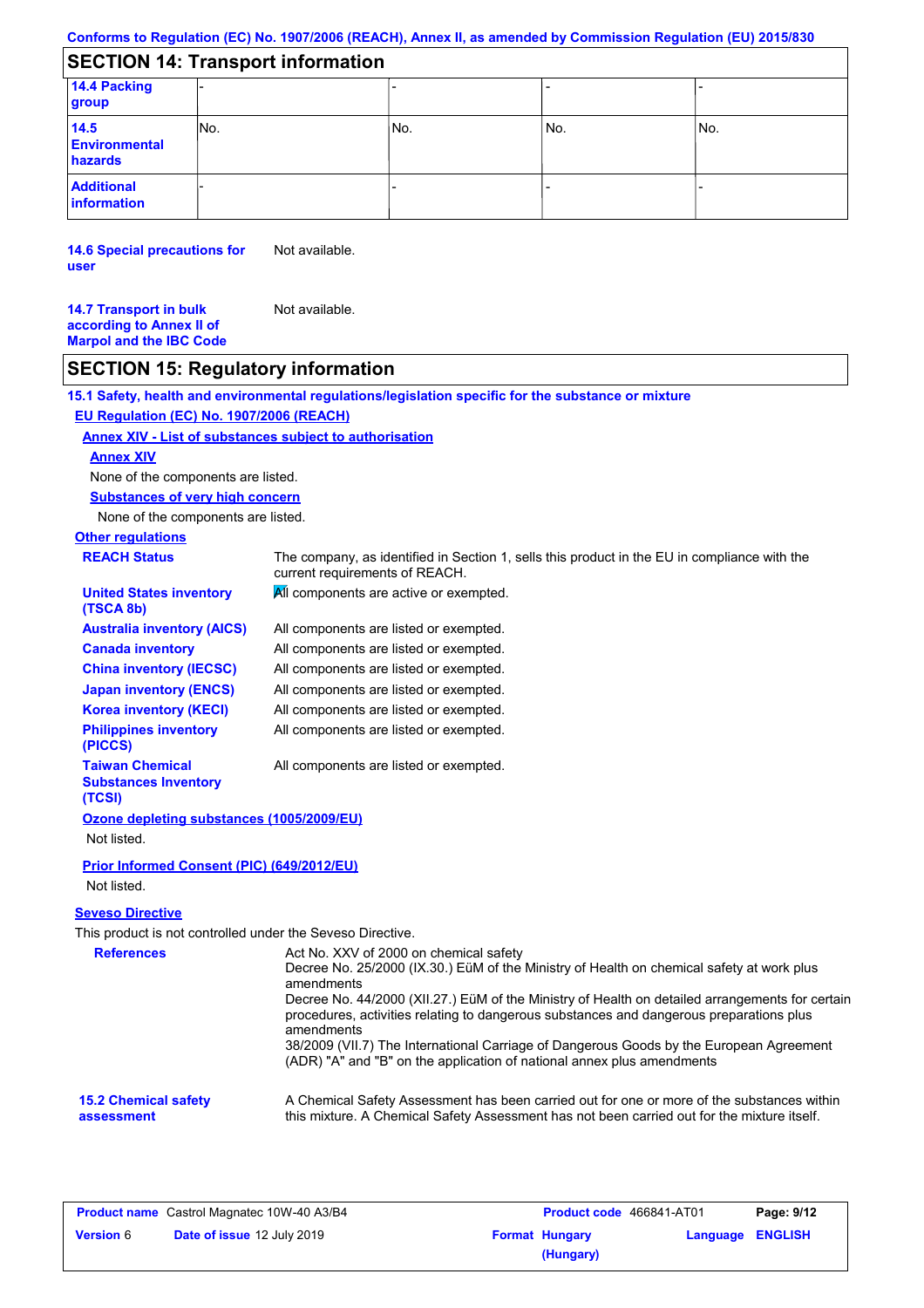# **SECTION 16: Other information**

| <b>Abbreviations and acronyms</b> | ADN = European Provisions concerning the International Carriage of Dangerous Goods by                                                                  |
|-----------------------------------|--------------------------------------------------------------------------------------------------------------------------------------------------------|
|                                   | Inland Waterway<br>ADR = The European Agreement concerning the International Carriage of Dangerous Goods by                                            |
|                                   | Road                                                                                                                                                   |
|                                   | ATE = Acute Toxicity Estimate                                                                                                                          |
|                                   | BCF = Bioconcentration Factor                                                                                                                          |
|                                   | CAS = Chemical Abstracts Service                                                                                                                       |
|                                   | CLP = Classification, Labelling and Packaging Regulation [Regulation (EC) No. 1272/2008]                                                               |
|                                   | CSA = Chemical Safety Assessment                                                                                                                       |
|                                   | CSR = Chemical Safety Report                                                                                                                           |
|                                   | DMEL = Derived Minimal Effect Level                                                                                                                    |
|                                   | DNEL = Derived No Effect Level                                                                                                                         |
|                                   | EINECS = European Inventory of Existing Commercial chemical Substances                                                                                 |
|                                   | ES = Exposure Scenario                                                                                                                                 |
|                                   | EUH statement = CLP-specific Hazard statement                                                                                                          |
|                                   | EWC = European Waste Catalogue                                                                                                                         |
|                                   | GHS = Globally Harmonized System of Classification and Labelling of Chemicals                                                                          |
|                                   | IATA = International Air Transport Association                                                                                                         |
|                                   | IBC = Intermediate Bulk Container                                                                                                                      |
|                                   | IMDG = International Maritime Dangerous Goods                                                                                                          |
|                                   | LogPow = logarithm of the octanol/water partition coefficient<br>MARPOL = International Convention for the Prevention of Pollution From Ships, 1973 as |
|                                   | modified by the Protocol of 1978. ("Marpol" = marine pollution)                                                                                        |
|                                   | OECD = Organisation for Economic Co-operation and Development                                                                                          |
|                                   | PBT = Persistent, Bioaccumulative and Toxic                                                                                                            |
|                                   | PNEC = Predicted No Effect Concentration                                                                                                               |
|                                   | REACH = Registration, Evaluation, Authorisation and Restriction of Chemicals Regulation                                                                |
|                                   | [Regulation (EC) No. 1907/2006]                                                                                                                        |
|                                   | RID = The Regulations concerning the International Carriage of Dangerous Goods by Rail                                                                 |
|                                   | RRN = REACH Registration Number                                                                                                                        |
|                                   | SADT = Self-Accelerating Decomposition Temperature                                                                                                     |
|                                   | SVHC = Substances of Very High Concern                                                                                                                 |
|                                   | STOT-RE = Specific Target Organ Toxicity - Repeated Exposure                                                                                           |
|                                   | STOT-SE = Specific Target Organ Toxicity - Single Exposure                                                                                             |
|                                   | TWA = Time weighted average                                                                                                                            |
|                                   | UN = United Nations                                                                                                                                    |
|                                   | $UVCB = Complex\;hydrocarbon\; substance$                                                                                                              |
|                                   | VOC = Volatile Organic Compound                                                                                                                        |
|                                   | vPvB = Very Persistent and Very Bioaccumulative                                                                                                        |
|                                   | Varies = may contain one or more of the following $64741-88-4$ / RRN 01-2119488706-23,                                                                 |
|                                   | 64741-89-5 / RRN 01-2119487067-30, 64741-95-3 / RRN 01-2119487081-40, 64741-96-4/ RRN                                                                  |
|                                   | 01-2119483621-38, 64742-01-4 / RRN 01-2119488707-21, 64742-44-5 / RRN                                                                                  |
|                                   | 01-2119985177-24, 64742-45-6, 64742-52-5 / RRN 01-2119467170-45, 64742-53-6 / RRN                                                                      |
|                                   | 01-2119480375-34, 64742-54-7 / RRN 01-2119484627-25, 64742-55-8 / RRN                                                                                  |
|                                   | 01-2119487077-29, 64742-56-9 / RRN 01-2119480132-48, 64742-57-0 / RRN                                                                                  |
|                                   | 01-2119489287-22, 64742-58-1, 64742-62-7 / RRN 01-2119480472-38, 64742-63-8,                                                                           |
|                                   | 64742-65-0 / RRN 01-2119471299-27, 64742-70-7 / RRN 01-2119487080-42, 72623-85-9 /                                                                     |
|                                   | RRN 01-2119555262-43, 72623-86-0 / RRN 01-2119474878-16, 72623-87-1 / RRN                                                                              |
|                                   | 01-2119474889-13                                                                                                                                       |

**Procedure used to derive the classification according to Regulation (EC) No. 1272/2008 [CLP/GHS]**

| <b>Classification</b>                                   |                                                                                 | <b>Justification</b>                                                                                                                        |
|---------------------------------------------------------|---------------------------------------------------------------------------------|---------------------------------------------------------------------------------------------------------------------------------------------|
| Not classified.                                         |                                                                                 |                                                                                                                                             |
| <b>Full text of abbreviated H</b><br><b>statements</b>  | H315<br>H318<br>H411                                                            | Causes skin irritation.<br>Causes serious eye damage.<br>Toxic to aguatic life with long lasting effects.                                   |
| <b>Full text of classifications</b><br><b>[CLP/GHS]</b> | Aquatic Chronic 2, H411<br>Eye Dam. 1, H318<br>Skin Irrit. 2. H315              | LONG-TERM (CHRONIC) AQUATIC HAZARD - Category 2<br>SERIOUS EYE DAMAGE/EYE IRRITATION - Category 1<br>SKIN CORROSION/IRRITATION - Category 2 |
| <b>History</b>                                          |                                                                                 |                                                                                                                                             |
| Date of issue/ Date of<br>revision                      | 12/07/2019.                                                                     |                                                                                                                                             |
| Date of previous issue                                  | 08/03/2019.                                                                     |                                                                                                                                             |
| <b>Prepared by</b>                                      | <b>Product Stewardship</b>                                                      |                                                                                                                                             |
|                                                         | $\nabla$ Indicates information that has changed from previously issued version. |                                                                                                                                             |
| .                                                       |                                                                                 |                                                                                                                                             |

**Notice to reader**

|                  | <b>Product name</b> Castrol Magnatec 10W-40 A3/B4 | <b>Product code</b> 466841-AT01 |                  | Page: 10/12 |
|------------------|---------------------------------------------------|---------------------------------|------------------|-------------|
| <b>Version 6</b> | Date of issue 12 July 2019                        | <b>Format Hungary</b>           | Language ENGLISH |             |
|                  |                                                   | (Hungary)                       |                  |             |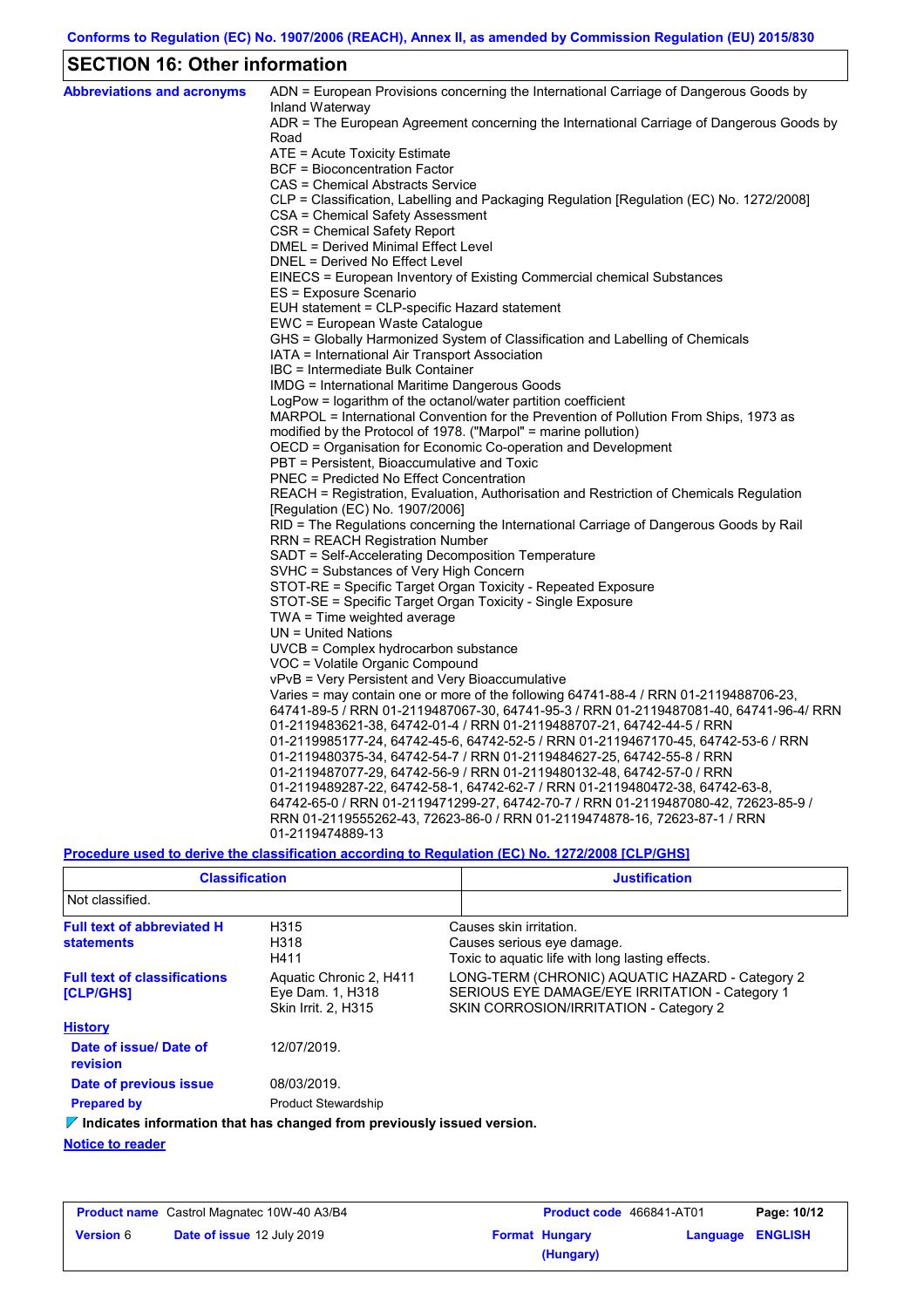## **SECTION 16: Other information**

All reasonably practicable steps have been taken to ensure this data sheet and the health, safety and environmental information contained in it is accurate as of the date specified below. No warranty or representation, express or implied is made as to the accuracy or completeness of the data and information in this data sheet.

The data and advice given apply when the product is sold for the stated application or applications. You should not use the product other than for the stated application or applications without seeking advice from BP Group.

It is the user's obligation to evaluate and use this product safely and to comply with all applicable laws and regulations. The BP Group shall not be responsible for any damage or injury resulting from use, other than the stated product use of the material, from any failure to adhere to recommendations, or from any hazards inherent in the nature of the material. Purchasers of the product for supply to a third party for use at work, have a duty to take all necessary steps to ensure that any person handling or using the product is provided with the information in this sheet. Employers have a duty to tell employees and others who may be affected of any hazards described in this sheet and of any precautions that should be taken. You can contact the BP Group to ensure that this document is the most current available. Alteration of this document is strictly prohibited.